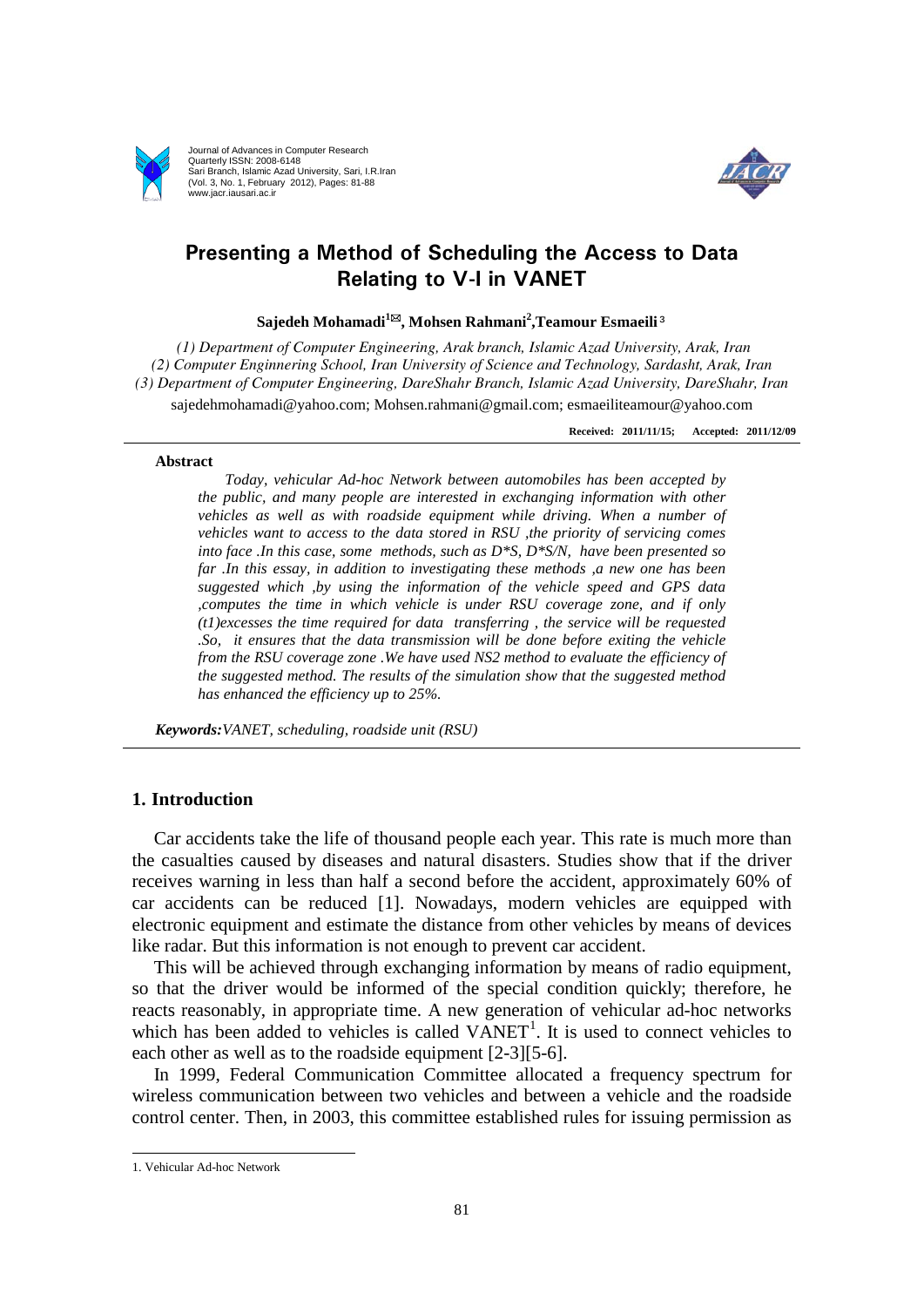well as Short Range Communication Services (DSRC). DSRC is a communication service using 5.850-5.925 GHZ band for private applications and public security purposes. This capability enables the vehicles and roadside equipment to establish vehicular Ad-hoc network, VANET. In this network, vehicles can communicate with each other wirelessly, without needing the central accessing point [1][12].

### *1.1 The Architecture of VANET*

 VANETs are based on no structure to communicate and propagate the information. They are performed in dynamic transportation environments. The architecture of VANETs is divided into three categories:

• Netwlan network: VANET can use fixed and accessible points of Netwlan in traffic intersections to connect to internet, and gather traffic information, or use them in order to find direction.

• Ad-hoc networks: all the vehicles and wireless roadside equipment are able to create a vehicular Ad-hoc network, in order to communicate between vehicles and achieve specific purposes, such as blocked path ways (a path way with no traffic lights).

• Mix: it is a combination of WLAN and Ad-hoc network.

#### *1.2 Data transferring models in VANET*

In VANETs, communication can be established not only between vehicles, which are within radio range district, but also between the vehicles and roadside unit (RSU) .Totally, there are two models for data accessing :

PULL communication model: in this model, the user sends a request to a specific destination, and its receiver sends response including the requested information [11]. For example, the vehicle which needs a special data, such as traffic information, sends a request, and then, each automobile, which receives that request, processes it and sends the response separately [11].

PUSH communication model: in this method, when a node identifies an event in the network related to a specific user, it broadcasts the information within the network, without any request for receiving it. For example, as a vehicle identifies an unsuitable traffic situation, a data package is sent to all the vehicles within that district [11].

#### *1.3 Communicative techniques in VANET*

V-V: communication between two vehicles,

V-I: the relation and communication between the vehicle and roadside equipment,

I-V: the relation between roadside equipment and vehicle,

I-I: the communication between roadside equipment with each other.

In V-I communicative technique, by sending the requested package to the roadside equipment, the vehicle receives information. In this model, the communication can be one or two sided [6].

• One sided communication: in this model, the vehicle delivers information to RSU and does not wait for a response. For example, we can say that, a vehicle identifies an unsuitable road situation and sends this information to RSU in the form of a package, and RSU, also, sends this information to other vehicles.

Two sided communication: in this model, the vehicle sends a request to RSU, and RSU responses it back [7].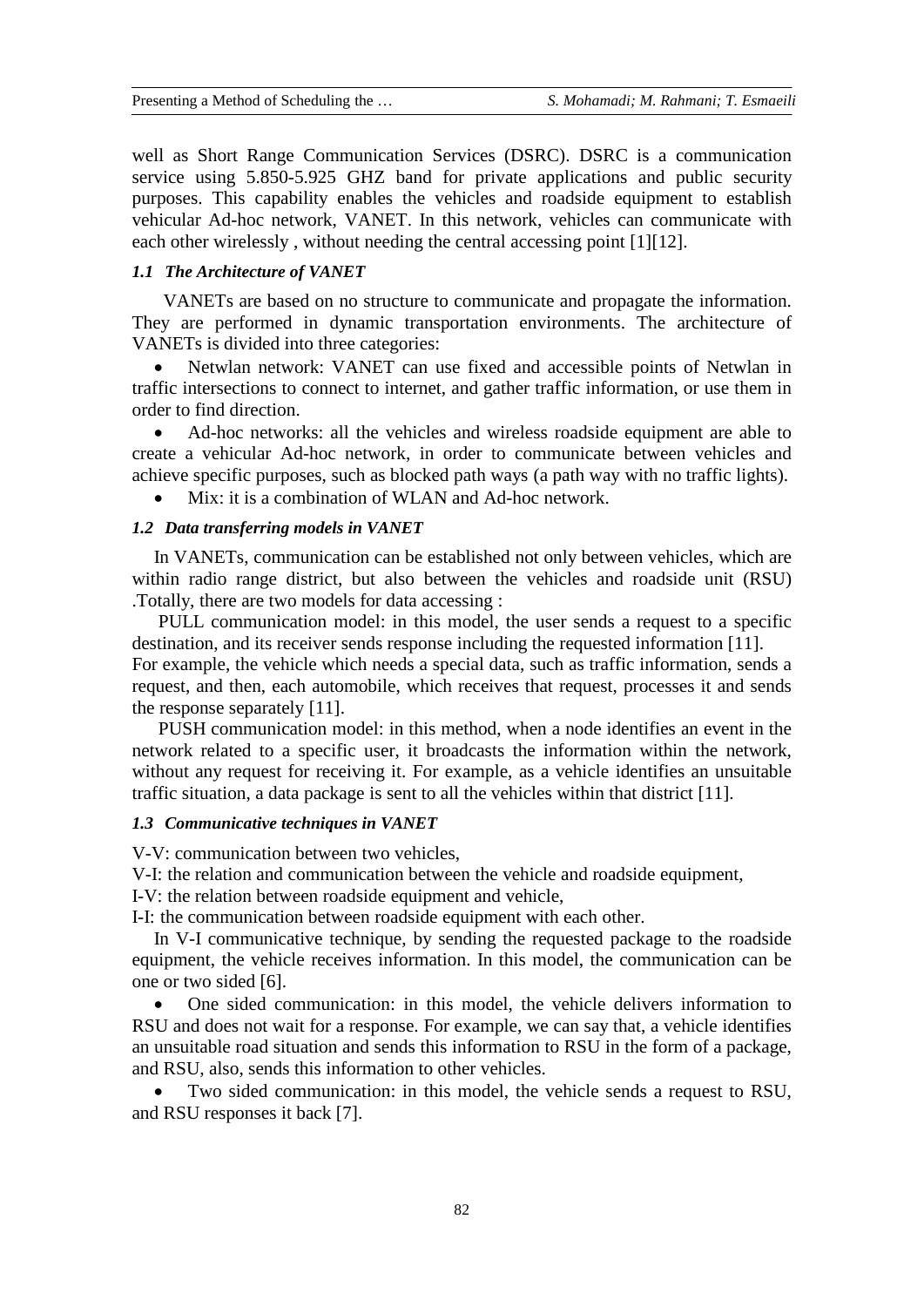#### *1.4 Applied programs in mobile networks of vehicles*

*Traffic security application*: (preventing car accidents, traffic warning, and traffic jam controlling) this application is associated with passenger and driver security [8].

*Servicing application*: (weather forecast, fuel price in path stations, automatic payment of road taxes, and so on) it is related to increasing the facility of drivers and passengers, and qualifying travels [9-10].

#### **2. Related works**

Considering the variety of applied programs and numerous applications, as well as limitation of the bandwidth, dealing with all requests is not possible. So, the scheduling of services is necessary. Series of algorithms have been presented for scheduling, among which the followings can be mentioned [3][13-15]:

FCFS (First Come First Serve): the application, which has been distributed earlier, has priority for servicing.

FDF (First Deadline First): The request which has a shorter deadline is serviced first.

SDF (Smallest Data Size First): the application which requests smaller data should be serviced first.

These algorithms simulation results show that in low load, FDF is the most efficient of all, because, in low load, the deadline has the most importance. In high loads, SDF works better, and in all conditions, FCFS is the worst. In the source<sup>[4]</sup> a method has been presented which uses the caching technology to decrease the response time and improve the efficiency of network.

D<sup>\*</sup>S algorithm is a new scheduling method which considers the parameters of package size and deadlines. This algorithm is based on the followings [3]:

1-Among requests which have the same deadline, the request should be serviced that is related to the smaller packages.

2-Among applications with the same size, the nearer deadline application should be serviced earlier. According to this point of view, each request, according to its deadline and its related package size, receives a service value which is called D\*S-value:

#### **DS \_Value = (Deadline – Current Clock)\* Data Size**

D\*S-value: according to this algorithm, always, the algorithm which has a smaller D\*S-value is serviced.

D\*S/N algorithm: The idea of the D\*S/N algorithm, which is the enhanced version of D<sup>\*</sup>S is: if a package receives multitude applications, the number of applications of that package is influential in selecting that application for servicing. In that case, by sending the package to its applicants, the algorithm tries to service manifold of applications simultaneously:

#### **DSN-Value= (Deadline-Current Clock)\*Data Size/Number**

Another improvement has been applied in this algorithm. In this enhancement, download and upload applications are serviced in two separate lines. Because automobiles are able to communicate data with roadside equipment, just when they are located in radio coverage district, hence, it is likely that an application, which belongs to the first vehicle, priority receives the servicing. But, since it is just t units of time in the radio coverage district, RSU, and t is less than the required time for communicating the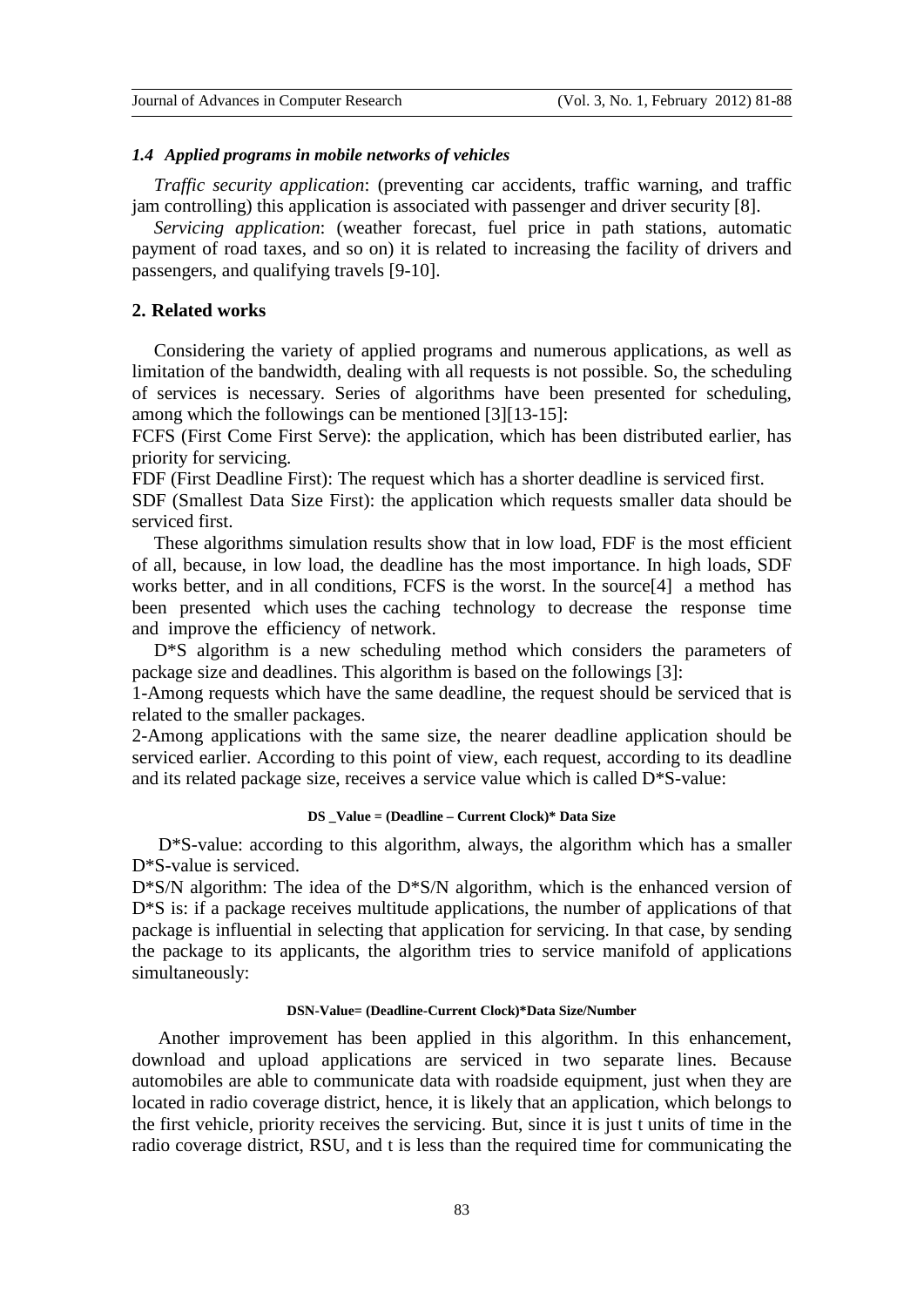data, so, the data transferring process faces with problem. Therefore, application fails, and this causes the reduction of the rate of servicing.It seems that the sole applying of the size parameter of the data, or prioritization based on entrance priority and etc, cannot be profitable. So, in offered method, in order to apply the priority of servicing, a combination of previous works and another parameter, called "allowable servicing time", have been used. Based on this, an application is priority serviced which is in the radio coverage district of RSU.

#### *2.1 The suggested method*

As it was mentioned, one of the communication models is V-I. In this model, the vehicle exchanges information with roadside equipment. Different and various requests are sent to the RSU and, surely, because of the high speed of vehicles, it is impossible to answer and service to all of them .Since vehicles exit from radio range district of RSU, the necessity of scheduling services is felt. We are going to present a method by which more requests would be serviced.

As it was clarified, one of the characteristics of vehicular ad-hoc networks is the high speed of nodes. On the other hand, the nodes have communication with each other only when they are in a same radio range district. Therefore, a parameter, as the priority criterion to use the features of VANET, has been determined. Hence, we use a criterion to apply the prioritization called "reasonable time for servicing".



*Figure 1. The System Model Architecture*

To calculate this criterion, the period when the vehicle is in the radio range district of RSU, should be computed. According to the above picture, it could be said that: for calculating the period of which the vehicle is in the radio range district( $t1$ ), first, the distance, in which the vehicle exist in this district, should be computed. In this way, one can compute  $(D_x)$  using following formulas:

$$
\frac{r}{\sin \beta} = \frac{R}{\sin \alpha} = \frac{Dx}{\sin \gamma} \tag{1}
$$

$$
\alpha = 180 - \theta \tag{2}
$$

$$
\theta = \tan^{-1} m \tag{3}
$$

$$
\tan \theta = m \tag{4}
$$

$$
m = \frac{Y_{rsu} - Y1}{X_{rsu} - X1}
$$
 (5)

$$
\sin \beta = \frac{x}{R} \Rightarrow \beta = \sin^{-1} \frac{x}{R} \tag{6}
$$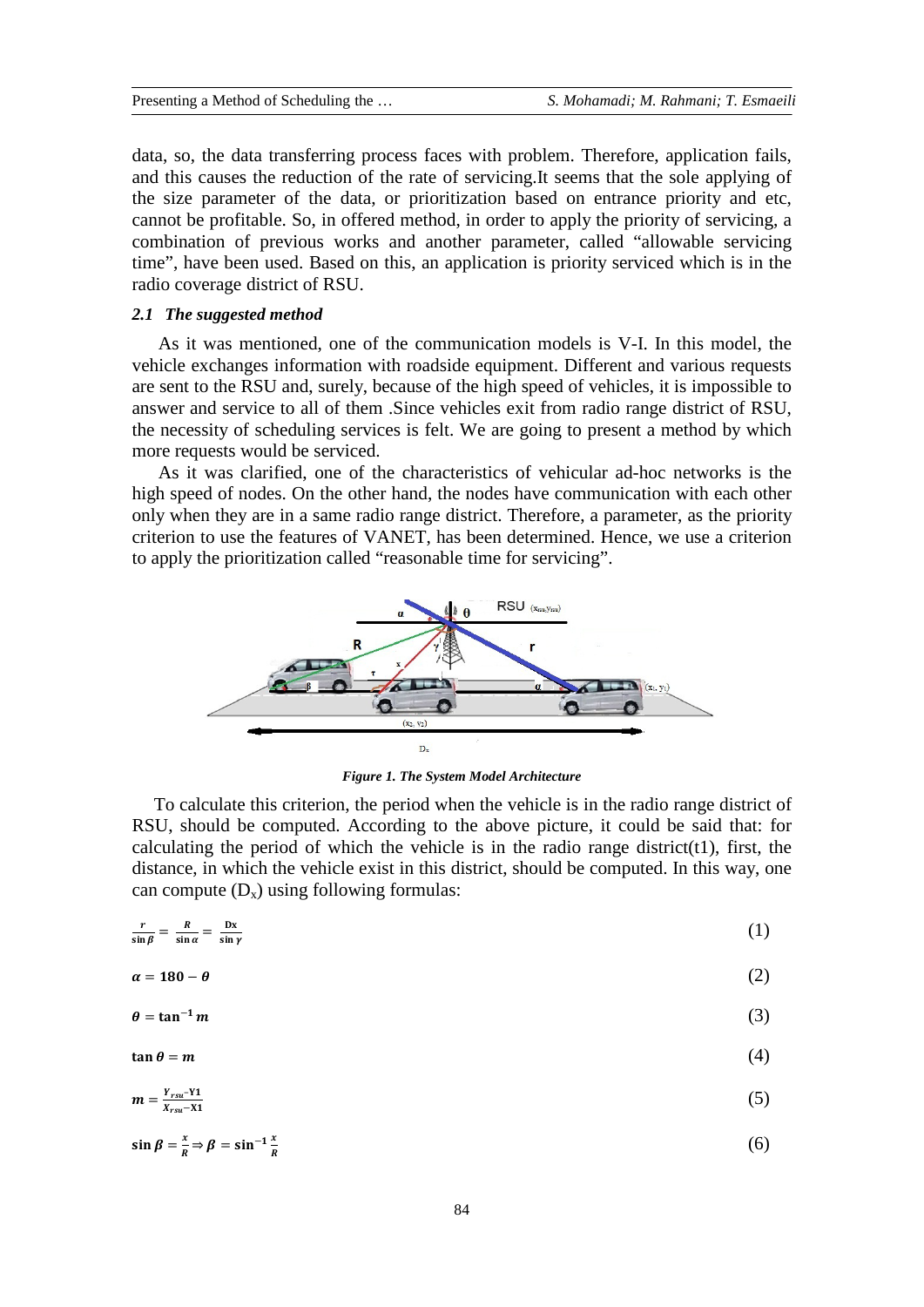$$
\sin \alpha = \frac{x}{r} \Rightarrow x = r \sin \alpha \tag{7}
$$

$$
\gamma = 180 - (\alpha + \beta) \tag{8}
$$

$$
r = \sqrt{(X_{rsu} - X_1)^2 + (Y_{rsu} - Y_1)^2}
$$
\n(9)

In the above formula,  $(x_1, y_1)$  is the position of vehicle, and  $(x_{RSU, yRSU})$  is the position of RSU. According to (1), in order to compute  $D_x$  having 2 angles of 3 angles α, β and γ, is necessary. Hence, using equation 2 to 5, one can calculate α, and by using equation 6, β can be calculated. Using 8, one can calculate γ. Equations 9 and 7 are used to compute x. Now, by using following equation, T can easily be calculated:

 $T = \frac{Dx}{V}$ 

In the above equation, V is vehicle's velocity. Now, in the next stage, the time for transferring data (TTD) should be computed. For calculating TTD, following formula can be used:

# TTD =  $\frac{\text{size of data}}{\text{bandwidth}}$

#### *2.2 The algorithm of suggested method*

1. Every vehicle sends its data size position, deadline time opportunity, and its velocity within its requested package. Position in equation 9 and the velocity are used in equation10.

2. RSU receives the package and, according to its deadline, puts it in its appropriate position. FDF algorithm orders the packages, so that the package, which has less time, is prior in the queue.

3. during servicing the requests, by using information existed in the package, TTD calculates the T, and the package is serviced only if TTD<T. Otherwise, no request is serviced.

As it was mentioned, at the moment of request, the vehicle enters its positional information in the package, and the package goes to the waiting queue. When, in the third stage of algorithm, RSU wants to compute T, real position of vehicle is definitely different from the positional information included in the package; because, during the waiting time, the vehicle has continued its motion. In order to compute Dx exactly, it is necessary to have the information of vehicle's new position which is obtained by using the following equations:

$$
Y_2 = Y_1 + tV \sin \tau
$$
  

$$
X_2 = X_1 + tV \cos \tau
$$

 $(X_1, Y_1)$  is vehicle position at the time of sending the request.

#### **3. Simulation results**

Evaluating the suggested method in real condition entails great time and expense. In order to evaluate the efficiency of the suggested method, NS simulation is used. The experimental scenario is based on a square street (300\*300), including a junction with horizontal and vertical roads and RSU in the center. All the vehicles, following traffic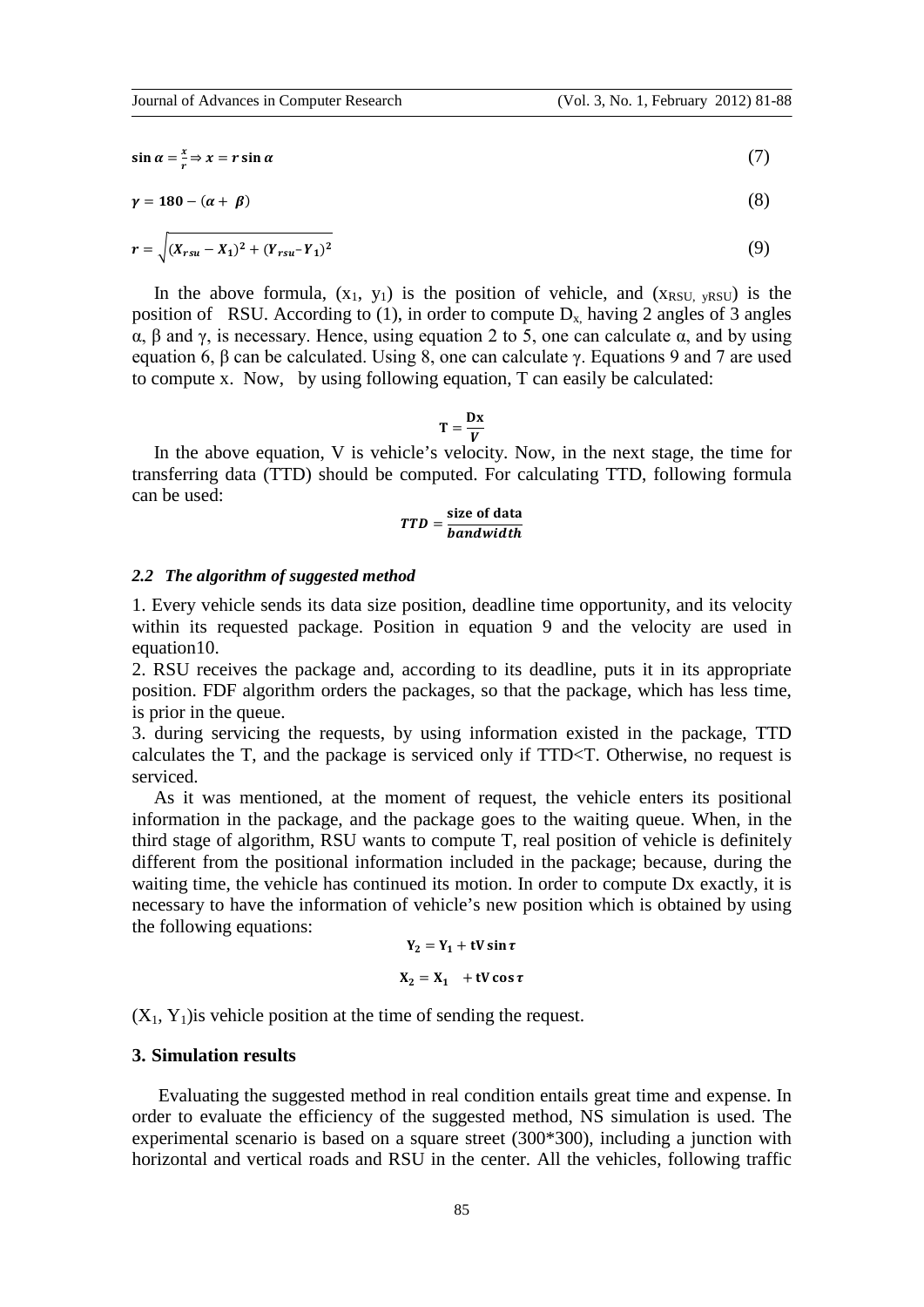current in crossroads, go to the end of each road, consecutively. In this scenario, 211 vehicles are considered which are running at a speed of 0 to 60 m/s. Simulation parameters are mentioned in table1.

| <b>Parameter</b>         | Value                  |
|--------------------------|------------------------|
| Simulation time          | 90s                    |
| <b>Transmission rate</b> | 64kb/s                 |
| Vehicle velocity         | $0-60m/s$              |
| Wireless coverage        | 100m                   |
| Packet size              | 1000byte               |
| Data item size           | Various500,1000,2000KB |
| Routing protocol         | <b>AODV</b>            |
| Ratio propagation model  | Two ray ground         |
| Antenna model            | Omni antenna           |
| Mac type                 | <b>IEEE 802.11</b>     |
| Traffic type             | UDP                    |
| Network size             | 300m*300m              |

*Table 1. Simulation Parameters*

In this study, efficiency parameter is considered as the most important parameter, and the main goal of the study is increasing the number of servicing.

Efficiency: it is the number of bits in a unit of time which is transferred in the network successfully.

The results of the simulation are examined according to these parameters:

1. The results which show evaluating criteria, according to the time, Figure2.

2. The results which show evaluating criteria, according to the various efficient loads, Figure 3.



*Figure 2. the rate of servicing in a unit of time*

As it is showed in figure2, at the beginning, because of the few number of requests and light traffic, the suggested and  $D^*S$  methods are the same, comparatively. By passing the time and increasing the number of requests, the suggested method has better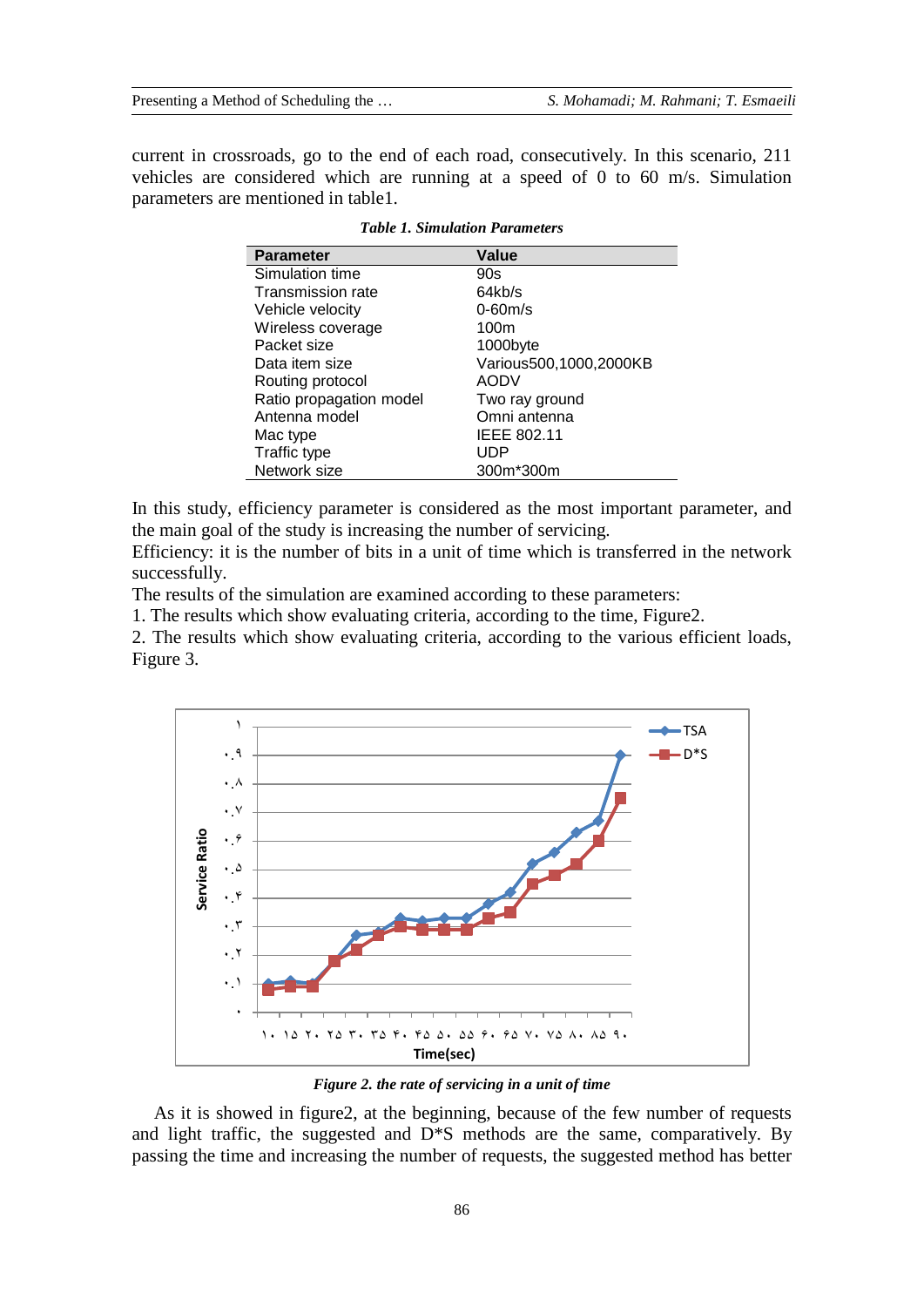function. It is because of using time factor in the covered district of RSU in the process of applying the prioritization of servicing.



*Figure 3. the rate of servicing in different efficient loads*

Figure 3 shows the function of suggested method in various efficient loads. Here, ρ is the probability of requesting services for each vehicle according to the Poisson distribution and the interval between the requests, based on the exponential function. Its extent is  $0 < p < 1$ . By increasing  $\rho$ , efficient load becomes heavier and, as it is in the figure, in light efficient load, both algorithms act alike, and in heavy efficient load, the algorithm of suggested method acts more efficiently.

### **4. Conclusion**

In this section, the result of using the suggested method was examined. Briefly, it can be said that the suggested method can improve the number of servicing by using time factor for presence of vehicle in covered district of RSU. Keeping it in mind, a request has priority that can be serviced when it is in the radio range district of RSU.

In a VANET, because of the number of applied programs and requests and the limitation of the extent of band, it is impossible to service all of the requests. So, the question is that: which one should be replied first? To schedule the services, different methods are presented. Each of these methods proceeds to schedule from its point of view. In most methods, it seems inefficient just to use size parameter or priority, according to the entrance arrangement and so on.

Because of the high speed of vehicles and the number and variety of received requests to RSU, surely, answering and servicing to all of these requests are not possible. Since the vehicles exit from the radio range district of RSU, and due to the high speed of the nodes as a feature of VANET, nodes can only connect to each other when they are in a same radio district.